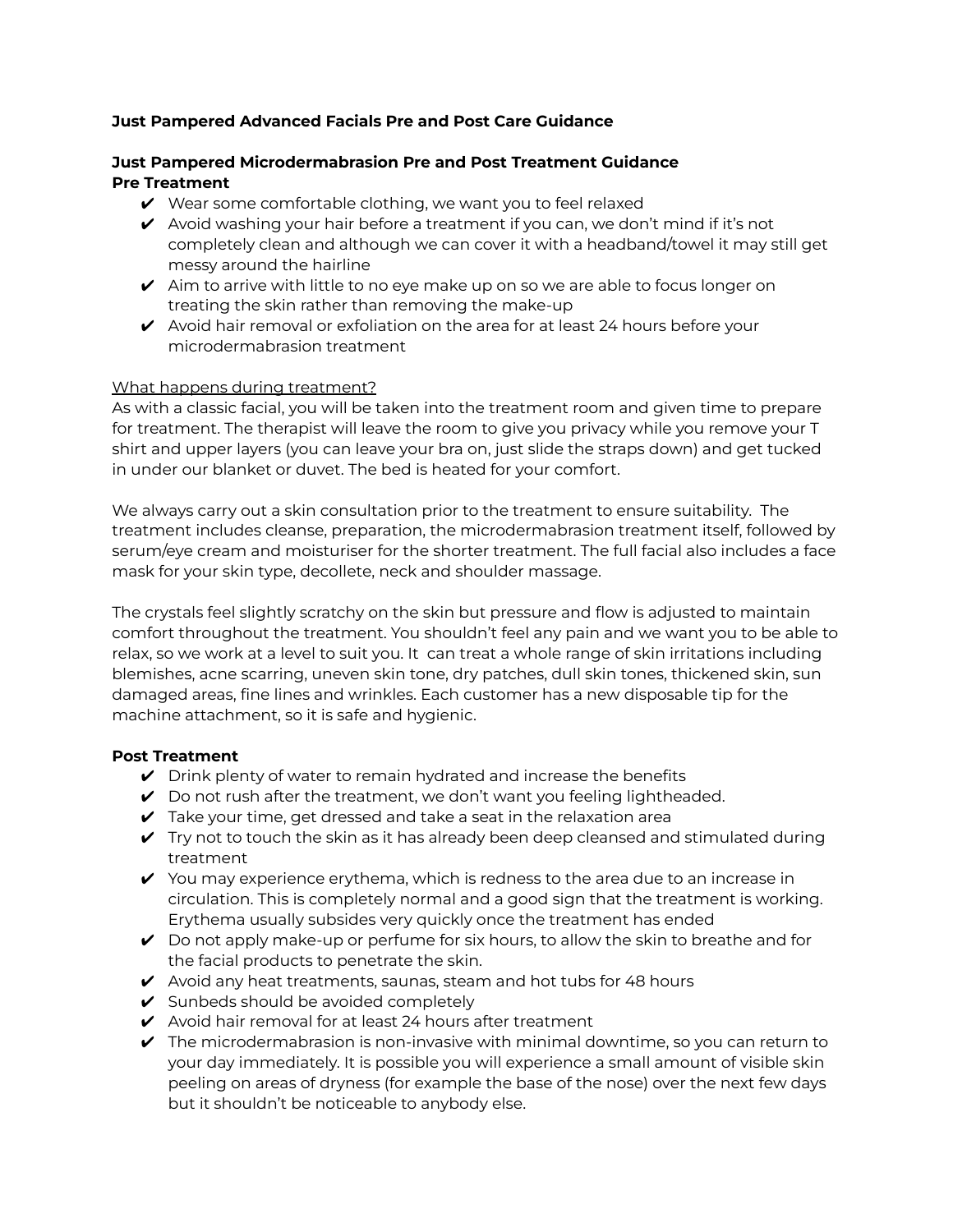- $\vee$  Please note that although every care is taken to avoid it, hyperpigmentation may occur and could cause temporary or potentially permanent adverse effects. Please speak to your therapist about any concerns during the consultation.
- $\vee$  Always wear SPF daily, even on a day the sun is not visible through clouds. We apply an SPF before you leave the treatment room.

Homecare – Creating an at home regime is important to create value for money with your facial treatment programme.

Everything you do at home can complement (or quickly undo!) what we achieve for you within the salon.

You wouldn't visit a dentist and not brush your teeth in between and similarly true skin health requires consistency.

We understand it's a minefield and we appreciate everyone will have a varied budget and time to dedicate, so speak to us today about how we can help you achieve your best skin from within.

There is no pressure to purchase anything, but we are always on hand to offer advice and guidance if you feel your routine at home could benefit from our assistance.

Your therapist will offer advice regarding homecare products to help you get the best value from your treatments and longer lasting results.

# **Just Pampered Electrical Facial (Skin Revival) Pre and Post treatment Guidance Pre Treatment**

- $\vee$  Wear some comfortable clothing, we want you to feel relaxed
- $\vee$  Avoid washing your hair before a treatment if you can, we don't mind if it's not completely clean and although we can cover it with a headband/towel it may still get messy around the hairline
- $\vee$  Aim to arrive with little to no eye make up on so we are able to focus longer on treating the skin rather than removing the make-up
- $\triangledown$  Avoid hair removal or exfoliation on the area for at least 24 hours before your electrical facial treatment

## What happens during treatment?

As with a classic facial, you will be taken into the treatment room and given time to prepare for treatment. The therapist will leave the room to give you privacy while you remove your T shirt and upper layers (you can leave your bra on, just slide the straps down) and get tucked in under our blanket or duvet. The bed is heated for your comfort.

We always carry out a skin consultation prior to the treatment to ensure suitability. The treatment includes cleanse, preparation, machine time, followed by serum/eye cream and moisturiser.

It depends which elements of the skin revival facial we select (the therapist and client choose together during consultation) as to what order the treatment is performed and whether there is massage involved. For example, the Skin Yoga Lifting is a firm lifting massage using the gloves, while the microcurrent or galvanic instead follow a full face routine with probes, so there is no massage involved.

Select from Ultrasonic Peeling, Direct High Frequency, Galvanic Desincrustation, Galvanic Iontophoresis, Microcurrent, Skin Yoga Lifting, Ultrasound and LED Mask.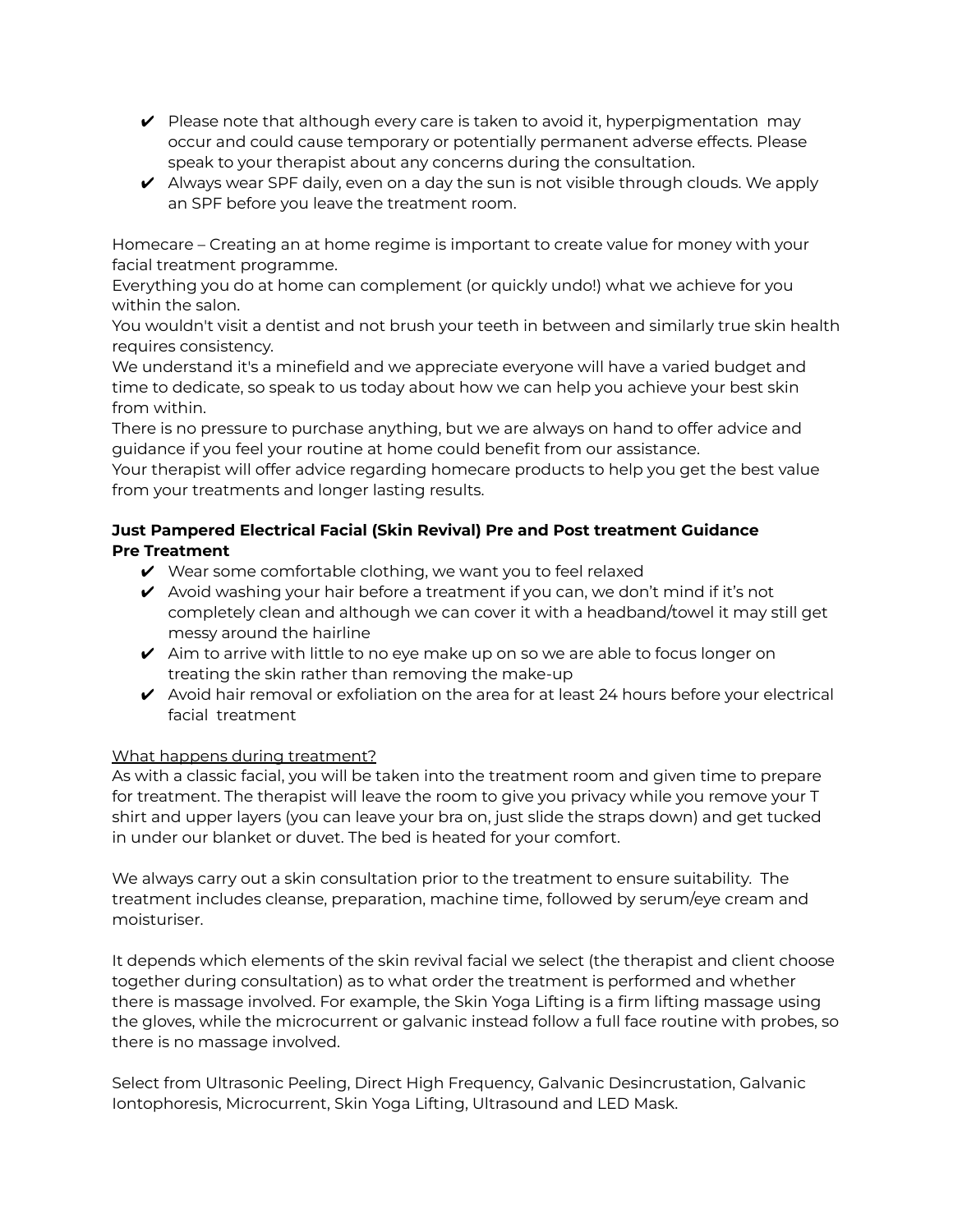For the LED Mask, we apply eye protector and the LED opera style mask over the face and apply the settings to suit you. You will feel a slight warmth and see a bright light as the LED gets to work, but we stay with you throughout and overall it can feel relaxing as you imagine drifting off to a warm beach somewhere.

## **Post Treatment**

- $\vee$  Drink plenty of water to remain hydrated and increase the benefits
- $\vee$  Do not rush after the treatment, we don't want you feeling lightheaded.
- $\checkmark$  Take your time, get dressed and take a seat in the relaxation area
- $\vee$  Try not to touch the skin as it has already been deep cleansed and stimulated during treatment
- $\checkmark$  You may experience erythema, which is redness to the area due to an increase in circulation. This is completely normal and a good sign that the treatment is working. Erythema usually subsides very quickly once the treatment has ended
- $\vee$  Do not apply make-up or perfume for six hours, to allow the skin to breathe and for the facial products to penetrate the skin.
- $\vee$  Avoid any heat treatments, saunas, steam and hot tubs for 48 hours
- $\vee$  Sunbeds should be avoided completely
- $\blacktriangleright$  Always wear SPF daily, even on a day the sun is not visible through clouds. We apply an SPF before you leave the treatment room.

Homecare – Creating an at home regime is important to create value for money with your facial treatment programme.

Everything you do at home can complement (or quickly undo!) what we achieve for you within the salon.

You wouldn't visit a dentist and not brush your teeth in between and similarly true skin health requires consistency.

We understand it's a minefield and we appreciate everyone will have a varied budget and time to dedicate, so speak to us today about how we can help you achieve your best skin from within.

There is no pressure to purchase anything, but we are always on hand to offer advice and guidance if you feel your routine at home could benefit from our assistance.

Your therapist will offer advice regarding homecare products to help you get the best value from your treatments and longer lasting results.

# **Just Pampered Skin Peel Pre and Post Treatment Guidance**

## **Pre Treatment**

- $\vee$  Wear some comfortable clothing, we want you to feel relaxed
- $\vee$  Avoid washing your hair before a treatment if you can, we don't mind if it's not completely clean and although we can cover it with a headband/towel it may still get messy around the hairline
- ✔ Aim to arrive with little to no eye make up on so we are able to focus longer on treating the skin rather than removing the make-up
- $\blacktriangleright$  Avoid hair removal or exfoliation on the area for at least 24 hours before your facial peel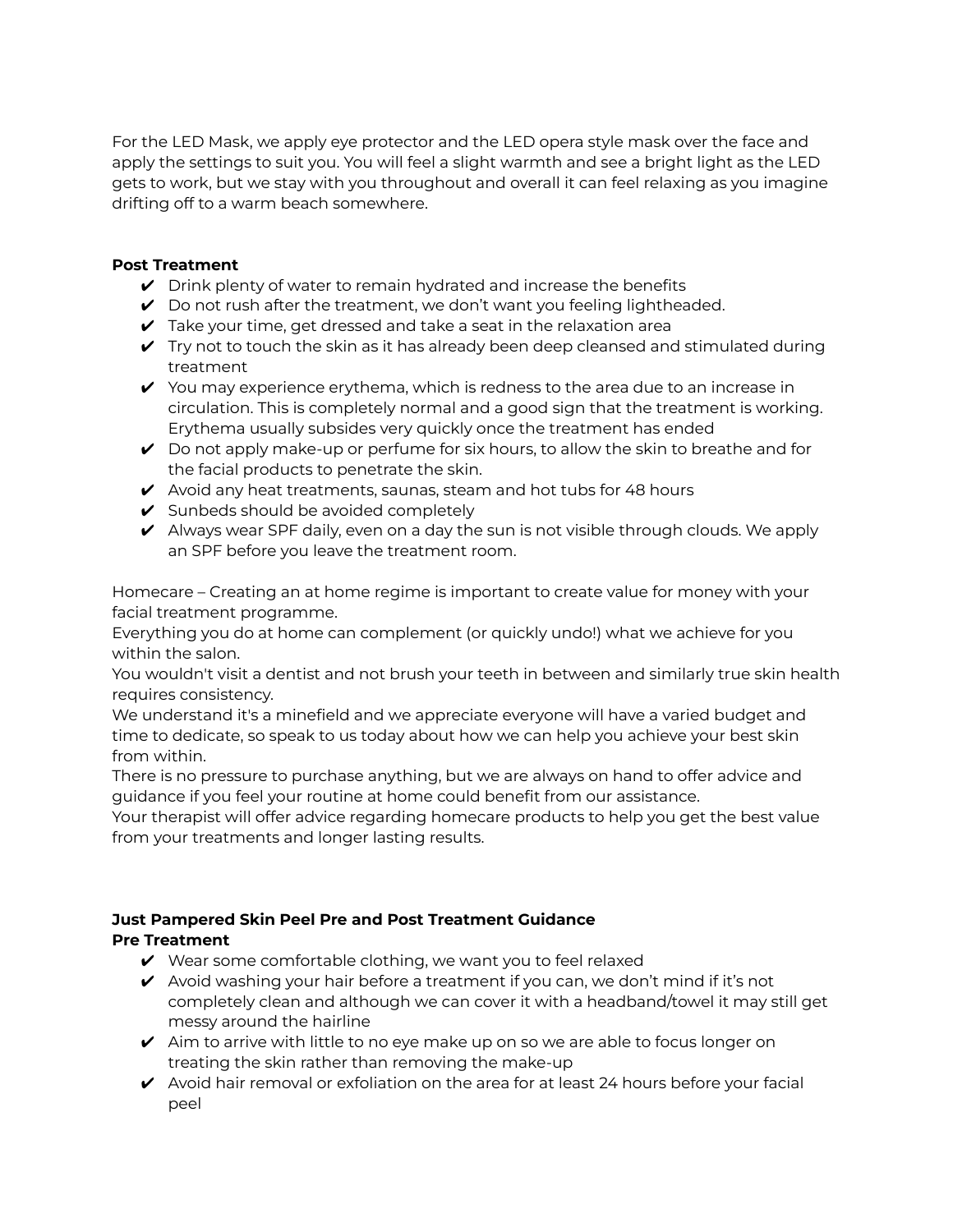$\triangledown$  The skin must be prepped with a specialist product for at least a fortnight prior to a peel treatment

### What happens during treatment?

The peel is a more clinical treatment, so it is naturally results driven with carefully selected products to suit your skin. We always carry out a skin consultation prior to the peel to ensure suitability for treatment.

As with a classic facial, you will be taken into the treatment room and given time to prepare for treatment. The therapist will leave the room to give you privacy while you remove your T shirt and upper layers (you can leave your bra on, just slide the straps down) and get tucked in under our blanket or duvet. The bed is heated for your comfort.

The peel follows strict protocol to suit the clinical nature, but we make up for it at the end of the treatment with a face mask combined with shoulder and decollete massage to bring in the relaxing element. The first part includes a cleanse, prepping solution, application of the peel and facial gauze. It will not hurt and should not sting or itch, but you are likely to feel a warmth, with a possible tingle on any blemishes you may have. We treat each skin individually, only applying what we can see your skin is comfortable with and never leave you during a treatment.

The peel is an intensified facial treatment to bring maximum results with minimal irritation. It can treat a whole range of skin irritations including blemishes, acne scarring, uneven skin tone, dry patches, dull skin tones, thickened skin, sun damaged areas, fine lines and wrinkles.

## **Post Treatment**

- $\vee$  Drink plenty of water to remain hydrated and increase the benefits
- $\vee$  Do not rush after the treatment, we don't want you feeling lightheaded.
- $\vee$  Take your time, get dressed and take a seat in the relaxation area
- $\triangledown$  Try not to touch the skin as it has already been deep cleansed and stimulated during the peel
- $\vee$  You may experience erythema, which is a redness to the area due to an increase in circulation. This is completely normal and a good sign that the treatment is working. Erythema usually subsides very quickly once the treatment has ended
- $\vee$  Do not apply make-up or perfume for six hours, to allow the skin to breathe and for the facial products to penetrate the skin.
- $\triangleright$  Avoid any heat treatments, saunas, steam and hot tubs for 48 hours
- $\checkmark$  Sunbeds should be avoided completely
- $\vee$  Avoid hair removal for at least 24 hours after treatment
- $\triangledown$  This peel is non-invasive with minimal downtime, so you can return to your day immediately. It is possible you will experience a small amount of visible skin peeling on areas of dryness (for example the base of the nose) over the next few days. Lower strength peels should not peel to the point where they are noticeable to anybody else but higher strength may cause more visible peeling, This will be discussed with your therapist before you move up to the higher strengths.
- $\vee$  Please note that although every care is taken to avoid it, hyperpigmentation may occur and could cause temporary or potentially permanent adverse effects. Please speak to your therapist before treatment about any concerns.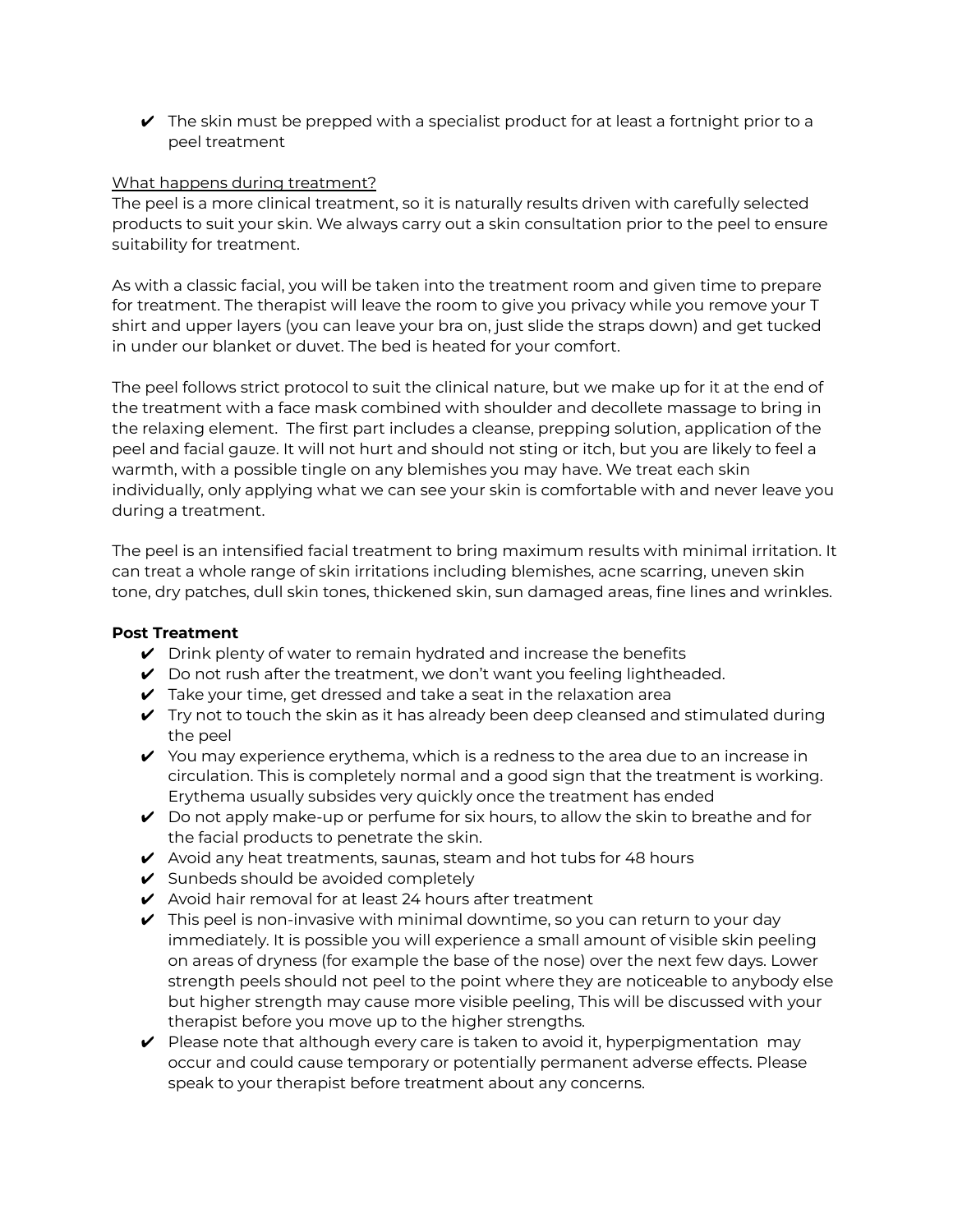$\vee$  Always wear SPF daily, even on a day the sun is not visible through clouds. We apply an SPF before you leave the treatment room.

Homecare – Creating an at home regime is important to create value for money with your facial treatment programme.

Everything you do at home can complement (or quickly undo!) what we achieve for you within the salon.

You wouldn't visit a dentist and not brush your teeth in between and similarly true skin health requires consistency.

We understand it's a minefield and we appreciate everyone will have a varied budget and time to dedicate, so speak to us today about how we can help you achieve your best skin from within.

There is no pressure to purchase anything, but we are always on hand to offer advice and guidance if you feel your routine at home could benefit from our assistance.

Your therapist will offer advice regarding homecare products to help you get the best value from your treatments and longer lasting results.

## Additional Notes for Advanced Facials - Skin Peel, Microdermabrasion and Electrical Facial

### **Will my skin be red afterwards?**

Yes it will be slightly pink afterwards, and a possible redness on sensitive areas and around blemishes. This is called erythema, where the blood rushes towards the skins surface as a result of a circulation boost. This normally subsides very quickly and is considered a good thing because it is a sign the treatment is working. Even the most sensitive of skins will recover overnight and return to normal by the following morning and for most clients it is within as little as an hour.

## **Will I break out after the treatment?**

It is possible you may experience a break out after the treatment, but it will only bring to the surface what was already on its way anyway. It will not cause new spots to form because all of the products are non comedogenic.

### **Why would I choose one over the other between peels and microdermabrasion?**

A peel is ideal for a client who doesn't like the feel of a mechanical exfoliation (grit on the skin) or for finer, crepey skin, and broken capillaries. Microdermabrasion is ideal for thickened skin and for clients that like the feel of abrasion on the skin. The ideal for the best results is to have both together in the same appointment. Both are excellent for skin resurfacing and rejuvenation.

## **How many treatments will I need before I notice a difference?**

This depends on your reasons for having the treatment. If you are treating dull, dry skin which needs brightening but doesn't have many blemishes or pigmentation issues, you will notice a fresher skin with more even skin tone immediately after one treatment. To treat an underlying issue, we recommend a course of treatments.